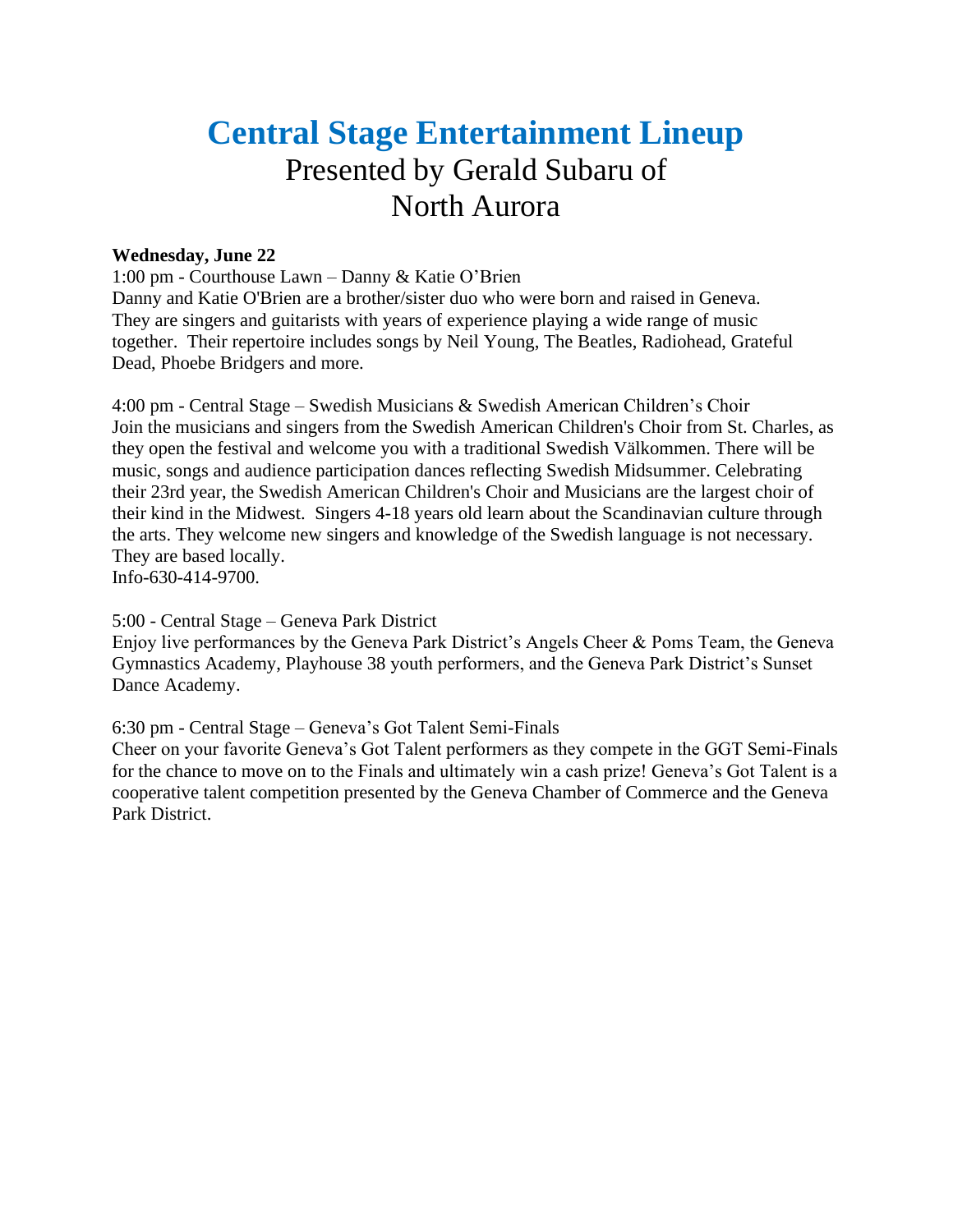# **Thursday, June 23**

# 1:00 pm - Courthouse Lawn – Cole Brandt

Cole Brandt, a Chicago Based Producer and instrumental artist with a mastery of the Loop Pedal We do well over 120 shows annually [\(colebrandtmusic.com\)](https://linkprotect.cudasvc.com/url?a=http%3a%2f%2fcolebrandtmusic.com%2f&c=E,1,FvPjuSLPDyNOFUWyh3phOB2oO77ZahE3kAIevOLfkUn-3OtjCgWKqQCzfRMMl90qoeqv5EgBbnxqkpMCupJ-p1Yq2E-DPjUIkxxcTy8oAs-qLVHV&typo=1) and you can see his current (and past) schedule on his website. Cole plays Rock, Pop, Tropical House, Jazz, Hip Hop, Electronic Dance Music and Classical styles of music. Cole is on Instagram @Colebrandtguitar (15,000 followers) and TikTok @Cole Brandt (32,000 Followers).

## 5:00 pm - Central Stage – Geneva's Got Talent Finals

Cheer on your favorite performer as they compete to be named the 2022 winner of Geneva's Got Talent! Geneva's Got Talent is a cooperative talent competition presented by the Geneva Chamber of Commerce and the Geneva Park District.

## 7:00 pm - Central Stage – Dancing Queen

Dancing Queen is the most accurate ABBA tribute band in the country. With thorough attention to detail, they've recreated an ABBA experience that won't soon be forgotten. Fronted by two dynamic ladies with angelic voices, and backed by a group of world class musicians, the music of the greatest pop band in history comes to life in a Las Vegas type show that captivates audiences, both young and old.

## **Friday, June 24**

5:00 pm - Central Stage – Second Hand Soul Band

Motown, soul, and rock & roll is exactly the sound that defines this Chicago band. Second Hand Soul Band takes you back to the days when all that mattered was meeting your friends for some drinks and an all night-dance party! This energetic, dynamic, seven-piece band has many years of experience and really knows how to entertain! Between the funky hits of the 70s, the one-hit wonders, the disco, and the soulful songs of that era, you will be moved to dance and sing "songs you remember from the nights you don't!"

#### 7:00 pm - Central Stage – The Boy Band Night

The impact of 90's music created a paradigm shift in pop-culture that has continued to evolve through the decades. The fusion of musical genres forged an era of heartthrob adolescents unmistakably known as "boy bands". Paying homage to the many iconic groups we know today, The Boy Band Night brings America's only live tribute to pop sensations like The Backstreet Boys, \*NSYNC, New Kids On The Block, Boys II Men, One Direction, and many more! These top-tier musicians bring a musical and visual experience with note-for-note representations of all your favorite songs accompanied by the signature choreography from the music videos we remember. Don't miss this opportunity to see this nationally touring act from Chicago!